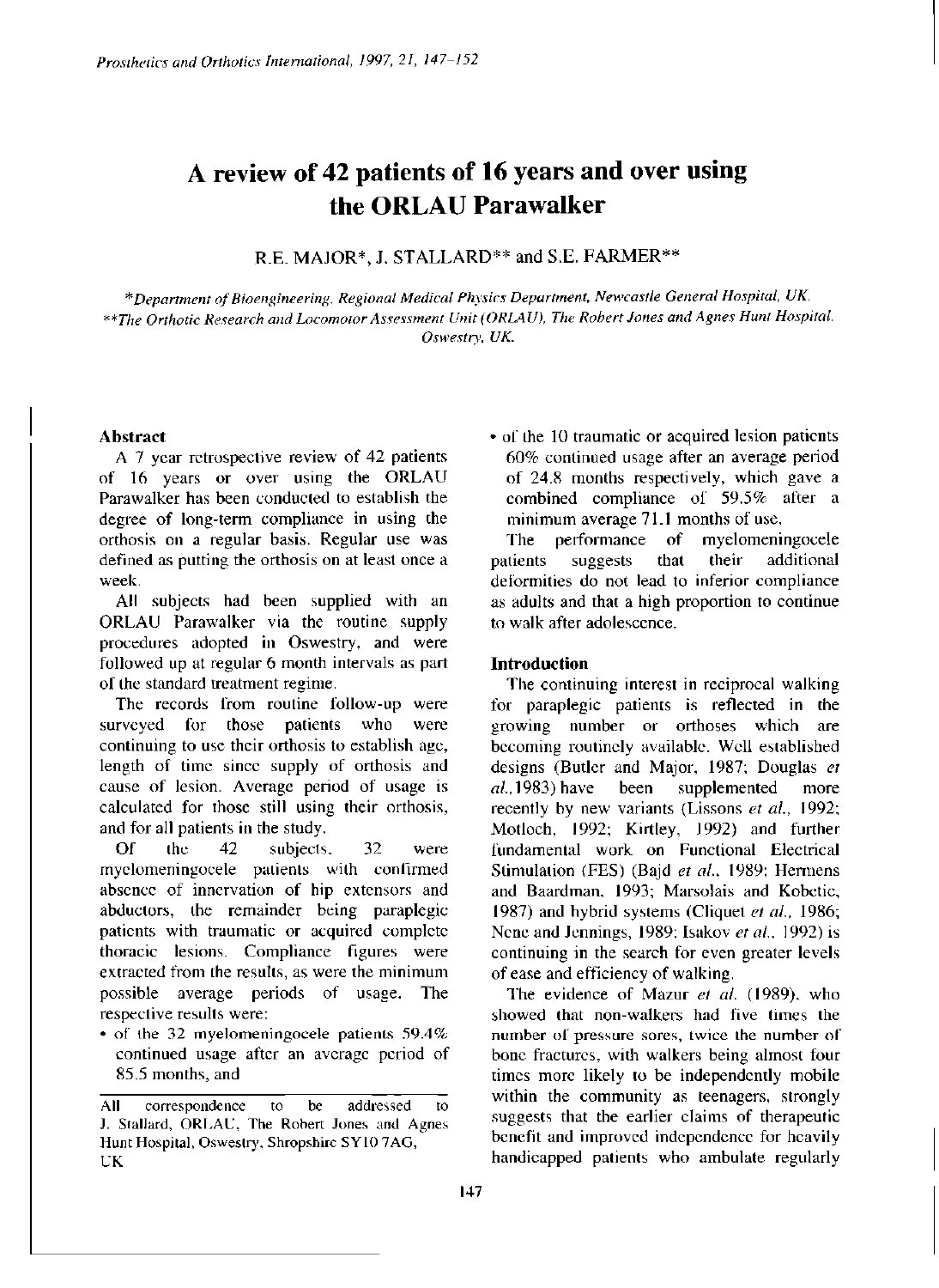(Rose, 1976; Carroll, 1974; Menelaus, 1987) are justified. Nevertheless doubts persist that the long-term patient compliance necessary to realise those benefits can be sufficiently achieved to warrant the costs of both the orthoses and the required monitoring and treatment of patients.

The market environment in which healthcare increasingly takes place demands an appropriate balance between benefits and costs. This requires that where potential benefits are identified they must be shown to occur in a significant number of patients. Prior to the development of effective reciprocal walking system lower limb orthoses were rarely used over sufficiently long periods by thoracic lesion paraplegic patients for the claimed therapeutic benefits to be realised. Many spinal injuries centres have refrained from prescribing kneeankle-foot orthosis (KAFO) for this group because their experience suggested that less than ten per cent of such patients continue to use them for more than six months. Paraplegic patients with complete lesions between Tl and T6 were reported by Rosman and Spira (1974) not to use their orthoses at all and those with lesions at T7 to T11 for standing purposes only. A review of a range of spinal cord lesion patients of 15 years and older (Mikelberg and Reid, 1981) showed that for 12 of these with complete thoracic lesions (4 T5-T7 and 8 T12- L1) using bilateral KAFOs and 9 incomplete lesions from C7 to cauda eqina (3 of whom had one KAFO and 1 AFO) only 45% continued to use their orthoses. The follow-up period varied from one to six years but distribution of the time span was not reported. Hahn (1974) reviewed 52 patients with complete lesions at L1 or above using fixed ankle KAFOs. Of those reviewed only 35% reported they could walk 'solo' at a follow-up period of approximately two years.

A more recent study (Moore and Stallard, 1991) of adult traumatic lesion patients has shown the use of an effective reciprocal walking orthosis as part of an on-going treatment regime can produce much improved patient compliance. In a review of 50 patients with complete thoracic lesions using the Parawalker, 64% continued to use their orthoses on a regular basis at an average period since supply of 34.4 months. The higher level of compliance was attributed to the ease of

walking in the device and the simplicity of putting on and taking off the orthosis. Subsequent comparative reviews of different reciprocal walking systems have confirmed this device as the most efficient and mechanically reliable of those which are currently available (Whittle and Cochrane, 1989; Banta *et al.,*  1991; Bowker *et al.,* 1992; Jefferson and Whittle, 1990; Lotta *et al.,* 1994; Bernardi *et al.,* 1995), and this suggests that the improved compliance should be consistently achieveable.

The mechanical difficulties of providing walking for children are much less pronounced (Stallard *et al.,* 1989) and as a consequence concern about compliance has largely been confined to adult patients. In most healthcare systems paediatric patients are given more regular routine attention and this further enhances the likelihood that they will persist with their walking programme. However, there is a widely acknowledged difficult transition phase at the time when paediatric patients become adolescent and are able to make their own choices. Since the majority of these will have congenital lesions with the associated increased incidence of deformities which mitigate against walking, the problems for these patients as they move into adulthood may be further exacerbated as compared with traumatic lesion adults who have independently elected to ambulate.

Routine supply of the Parawalker has continued in Oswestry since the earlier study of compliance in adult traumatic thoracic lesion patients (Moore and Stallard, 1991). During that period not have only have additional patients in that category been newly supplied, but many of the paediatric patients treated prior to the original study (who as children did not qualify for it) have passed through adolescence into adulthood. A new study incorporating freshly supplied adults and paediatric patients becoming "adult" has therefore become possible which has enabled the influence of the "adolescence transition" to be examined and more light to be shed on the potential for longterm compliance.

# **Patients and methods**

A 7 year retrospective review of patients supplied with the ORLAU Parawalker was conducted on patients who were 16 years and over. At this age many patients lose access to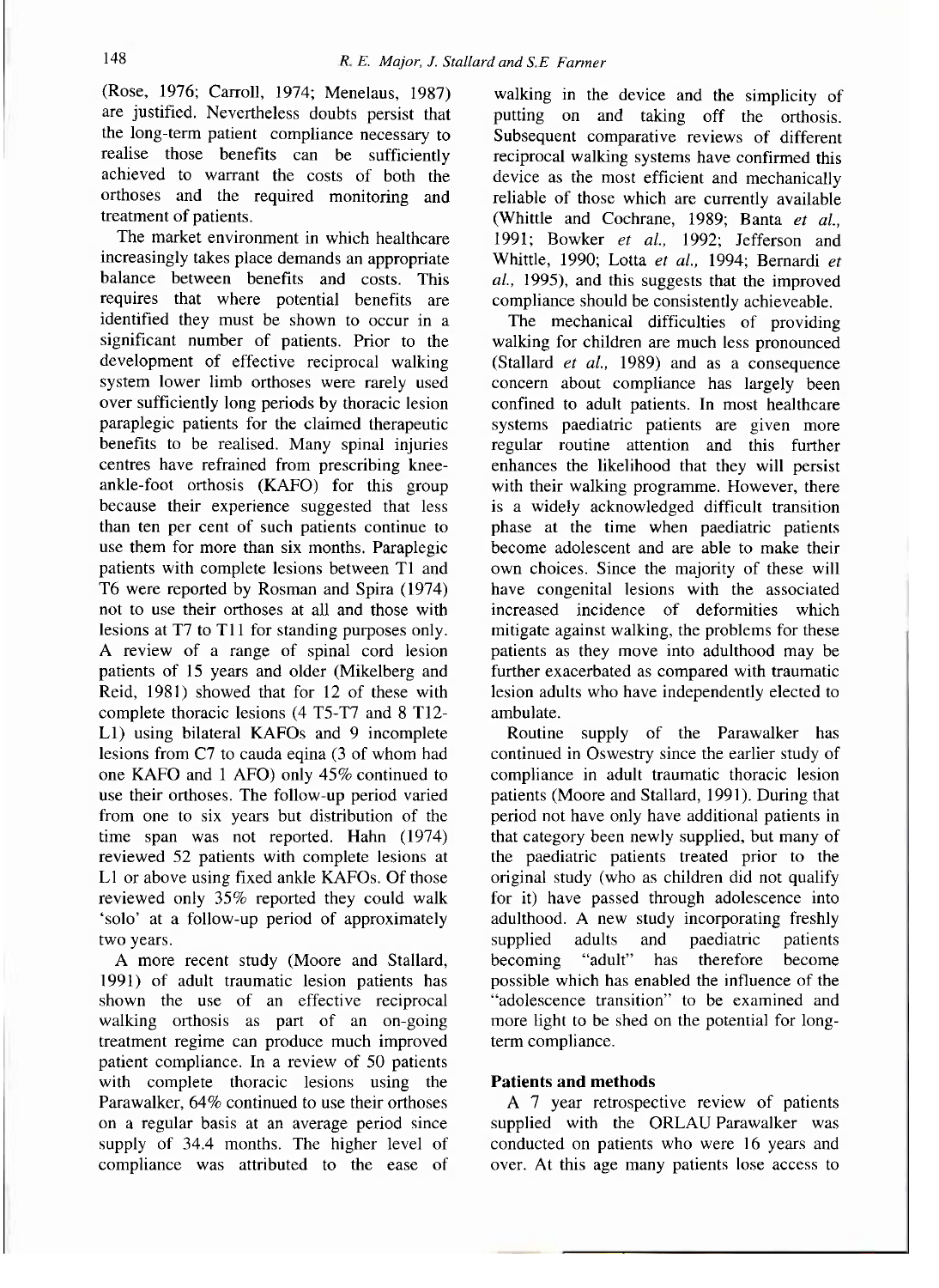paediatric physiotherapy services and effectively become adults in terms of clinical provision.

The myelomeningocele patients in the study included all those being routinely followed up in Oswestry who were or had become adult during the 7 year retrospective review and had lesions which had caused them to have lack of control of hip abductors and extensors.

The adult traumatic or acquired lesion paraplegic patients were all over 16 years of age and had complete thoracic lesions at level L1 or above. This study includes all such subjects who had been supplied subsequent to the Moore and Stallard (1991) review.

Each of the patients had been routinely supplied with an ORLAU Parawalker (Butler and Major, 1989) at Oswestry and were following the pattern of six monthly review which is an essential part of the treatment system.

Data was collected by surveying the patients' records held in ORLAU and maintained by physiotherapists during the regular reviews. Although many factors are recorded this study is restricted to:

• age (measured at the end of the 7 year period);

- length of usage at the time of the survey, if the orthosis was still being used at least once a week. The term 'use' is here defined to mean that the subject put the orthosis on to experience some benefit as perceived by them. Thus, as in the Moore and Stallard (1991) review, this may include functional, recreational or walking benefits. Patients who did not attend for review or respond to correspondence were deemed to have discarded their orthosis and ceased complying:
- cause of lesion (traumatic (or acquired) or myelomeningocele).

Records were only available for those patients who were still using their orthosis. For this reason Average Period of Use is calculated for those still using, with a supplementary average for all patients in the survey, assuming immediate cessation after supply for those who had given up, to indicate the worst possible theoretical outcome.

Results were computed as follows:

$$
\overline{P}_u = \frac{\sum_i}{n_n}
$$

$$
\overline{P} = \frac{\sum_{i}}{n}
$$
\n
$$
\overline{A} = \frac{\sum_{i} a_u}{n_u}
$$
\n
$$
C_u = \frac{n_u}{n} \times 100\%
$$

where:

- $\overline{P}_u$  = average period of time since supply for those still using
- $\overline{P}$  = average period of usage for all subjects
- $\overline{A}$  = average age of users in the study
- $C = \text{Compliance}$
- *t =* period of use for each user (assumed 0 for those no longer using)
- $a_u$  = age of each subject still using their Parawalker
- $n =$  total number of subjects in study
- *nu =* number of subjects still using their Parawalker

# **Results**

Of the 42 patients in the study 10 had traumatic or acquired lesions and 32 myelomeningocele lesions. Some 25 of all these continued to use their orthosis on a regular basis.

The results are summarised in Table 1. Compliance for the traumatic or acquired lesion patients was 60% with the average time from supply being 41.3 months for those still using their orthosis (or 24.8 months assuming all nonusers gave up immediately), whereas the myelomeningocele patients had a compliance of 59.4% with the average time from supply being 144 months for those still using their Parawalker (or 85.5 months assuming all nonusers gave up immediately)

Combining the two groups gives an average compliance of 59.5% with an average time since supply of 119.4 months for those still using (or 71.1 months assuming all non-users gave up immediately).

The average age of all patients in the study was 25.0 years, with the paraplegics having an average of 34.8 years and the myelemen-<br>ingocele patients an average of 21.9 years.

## **Discussion**

As indicated above, those patients who failed to attend for review or answer correspondence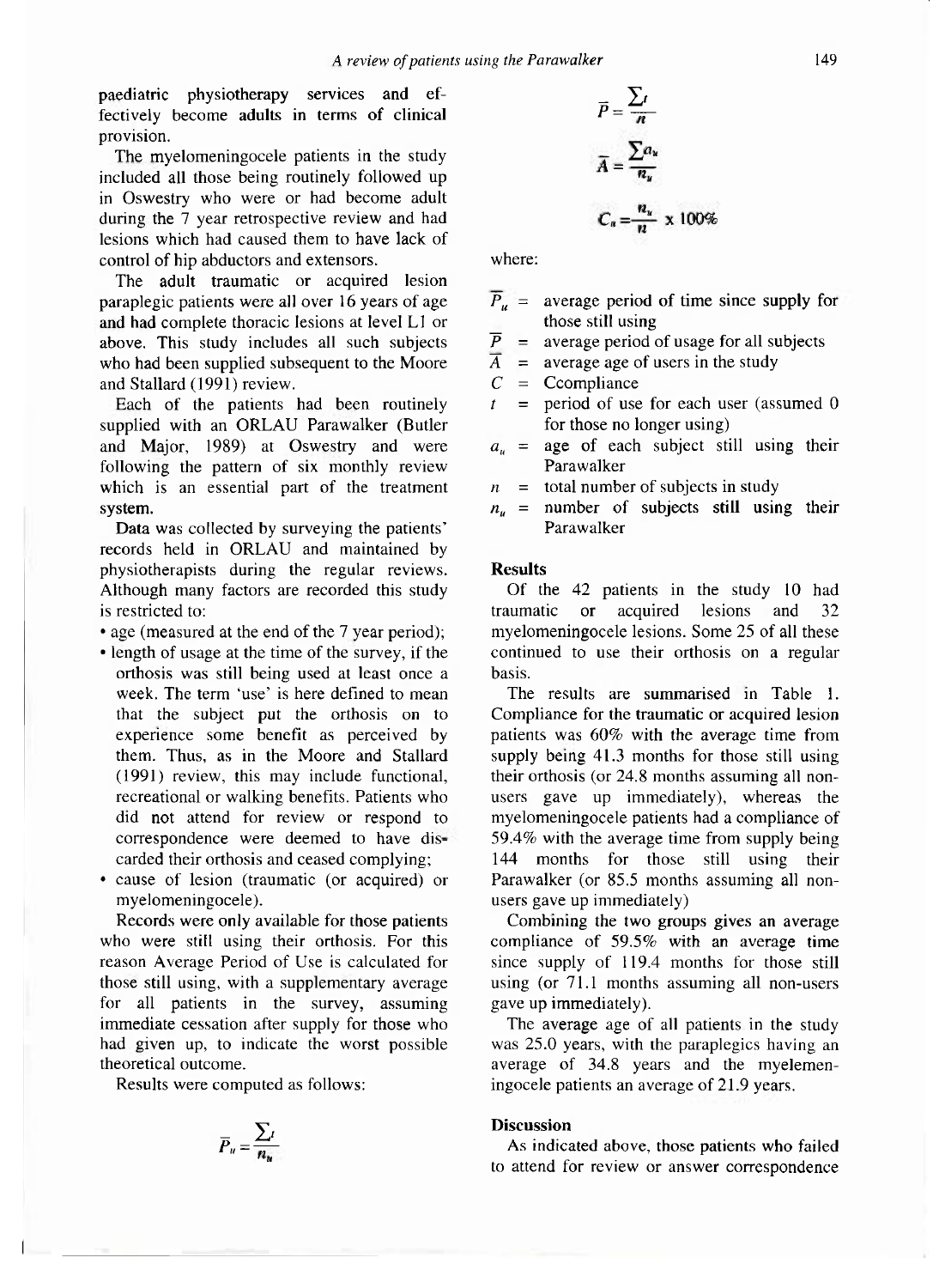|                                                       | Traumatic<br>subjects | Myelomeningocele<br>subjects | Traumatic and<br>myelomeningocele<br>subjects |
|-------------------------------------------------------|-----------------------|------------------------------|-----------------------------------------------|
| Compliance                                            | 60%                   | 59.4%                        | 59.5%                                         |
| Average time<br>since supply for<br>those still using | 41.3 months           | $144.0$ months               | 119.4 months                                  |
| *Average time of<br>usage for all<br>subjects         | 24.8 months           | 85.5 months                  | 71.1 months                                   |
| Average age of<br>subjects still using                | 34.8 years            | 21.9 years                   | 25 years                                      |

Table 1. Summary of results

\*This assumes, because information was not available, that the non-users had ceased using their orthosis immediately and therefore represents the worst case possible.

were deemed to have discarded their orthosis. Experience has shown that a small number of patients ignore calls for routine review until they perceive a problem for themselves, despite continued regular orthotic walking activity. Thus the results presented represent the most pessimistic interpretation possible and may mask a better result.

Nevertheless, results which show a compliance of 59.5% with an average period of usage of almost 6 years (assuming an absolute worst case in which those patients who had given up and for which data was not therefore available had ceased using their orthosis immediately) provide further evidence to bolster the confidence of those who consider walking for heavily handicapped patients worthwhile. Taken in the context of the Mazur *et al.* (1989) findings, in which non-ambulatory children had five times the number of pressure sores, it also suggests that there are direct economic benefits in a long-term walking programme. A full cost analysis of providing a Parawalker in ORLAU indicates that a 3 year programme requires total resources of between £2000 to £2300 per annum. This is supported by a similar analysis in a separate clinical centre (Pratt, 1992). Treatment of a pressure sore has been estimated as costing between £1,000 (El Masry, 1995) and £26,000 (McSweeney, 1994).

Taking the cost of a walking programme over the 10 years duration of the Mazur *et al.* (1989) study and comparing it with that of treating the additional pressure sores of non-walkers reported by them over the same period suggests that the use of ambulation orthoses could provide a saving of between £4,000 to £8,000 per annum for each ambulatory patient. This more than covers the cost of treating the 40% of patients supplied with an orthosis who then drop out even taking no account of the additional costs of treating fractures. The misery and inconvenience caused by a pressure sore or bone fracture cannot be ascribed a financial cost, but is clearly extremely worthwhile avoiding in social terms.

Results for the paraplegic patients were strikingly similar to those reported by Moore and Stallard (1991) for a similar group. The performance of the myelomeningocele patients compares very favourably with that of the traumatic paraplegic patients within this review and that reported by Moore and Stallard (1991). This suggests that the majority do understand the benefits of a walking programme, and that despite the additional difficulties which their deformities create a significant number continue to ambulate through and beyond adolescence. The myelomeningocele patients were on average very much younger than the paraplegic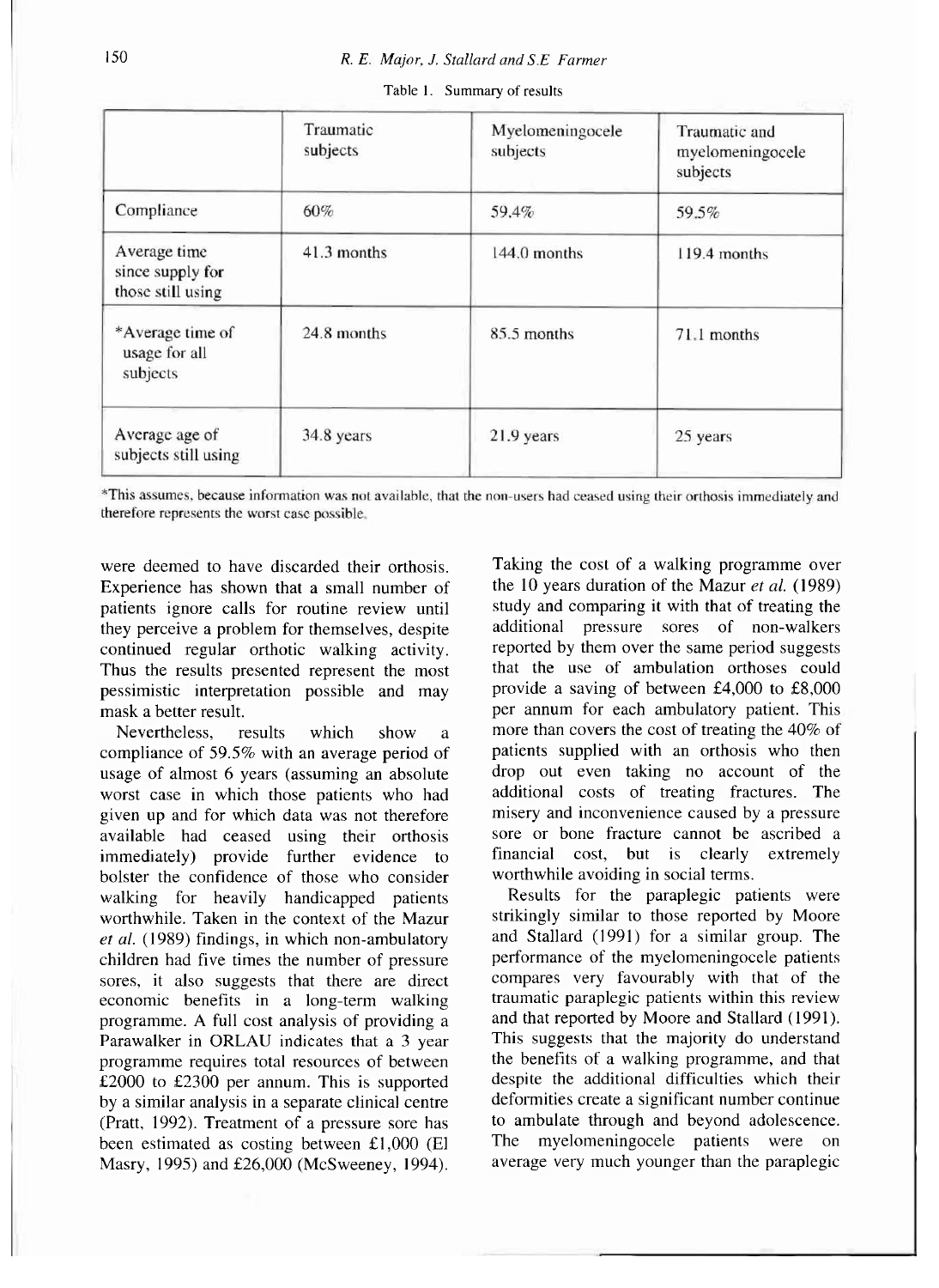patients in both studies. Whilst no immediate significance can be read into this, it is possible that as they get older their compliance may vary more widely from that shown by the paraplegic patients.

The implied higher level of independence in later life made possible by a walking programme is potentially of great significance. In their study of 36 matched pairs of myelomeningocele patients, Mazur *et al.* (1989) reported that walkers were almost four times more likely, as teenagers, to be independent in mobility within the community than nonwalkers. This outcome has important financial implications for society as well as the individual patient. The burdens on social services and the patient's immediate family are likely to be considerably relieved by a post adolescent ability to take responsibility for independent general mobility. Local anecdotal evidence on adult myelomeningocele patients treated with the Parawalker from an early age suggests that their ability to achieve this is in line with that reported by Mazur et al. (1989) for ambulatory patients. However, additional research will be necessary for this to be positively confirmed.

Effective walking programmes demand a very significant commitment by the patient and their family. Additional problems for walking created by deformities commonly found in myelomeningocele patients are not insignificant, and these add to the difficulties of all concerned. The compliance results for the myelomening ocele patients in this study compare favourably with those shown for adult traumatic or acquired paraplegia patients, and this is particularly encouraging. The study of adult traumatic lesion patients by Moore and Stallard (1991) showed a compliance rate of  $64\%$  with average follow-up of 34.4 months. That result and its comparison with this review call into question the commonly held view that myelomeningocele patients will have widely divergent outcomes from those of traumatic lesion patients. Experience in Oswestry shows that the prescription of devices which have a high level of mechanical reliability and provide the efficiency and convenience essential to overall independence, used within the context of an integrated treatment system which includes assessment, controlled supply, appropriate orthotic rectification, training and regular routine follow-up, can enable paediatric patients to continue to receive the therapeutic and functional benefits of ambulation through adolescence into their adult lives.

The results reported in this review provide important support for the concept of walking for heavily handicapped patients. In particular it is clear that the effect of a walking programme on independent mobility within the community as patients become mature adults could have very important long-term social and economic implications. Further evidence on the reasons for abandoning ambulation might make it possible to improve the 59.5% compliance rate reported in this study. The present environment in which the delivery of healthcare takes place demands that such issues be given added prominence. It is hoped that this study will justify financial support for a more in-depth research project to establish a wider range of outcomes relative to clinical and health economics issues.

### **Acknowledgement**

This paper would not be possible without the diligence of the therapists reviewing patients keeping the record sheets up to date, namely Penny Butler, Nicky Thompson, Pat Moore, Michelle Moore, Mary Watkins and Chris Hodnett. The assistance of Soussan Khodadadeh and Jayne Jones in collecting and verifying the data for this paper is gratefully acknowledged.

#### **REFERENCES**

- BAJD T, KRALJ A, TURK R, BENKO H, SEGA J (1983). The use of a four-channel electrical stimulator as an ambulatory aid for paraplegic patients. Phys Ther 63. 1116-1120.
- BANTA JV, BELL KJ, MUIK EA, FEZIO J (1991). Parawalker: energy cost of walking. Eur J Pediatric *Surg* **1 (Suppl 1**),7-10.
- BERNARDI M, CANALE I, CASTELLANO V, DI FILIPPO L, FELICI F, MARCHETTI M (1995). The efficiency of walking of paraplegic patients using a reciprocating gait orthosis. *Paraplegia* 33 , 409-415.
- BOWKER P, MESSENGER N, OGILVIE C, ROWLEY D (1992). The energetics of paraplegic walking. *J Biomed Eng*  **14,** 344-350.
- BUTLER PB, MAJOR RE (1987). The Parawalker: a rational approach to the provision of reciprocal ambulation for paraplegic patient. *Physiotherapy* 73 , 393-397.
- CARROLL N (1974). The orthotic management of the spina bifida child. *Clin Orthop* **102,** 108-114.